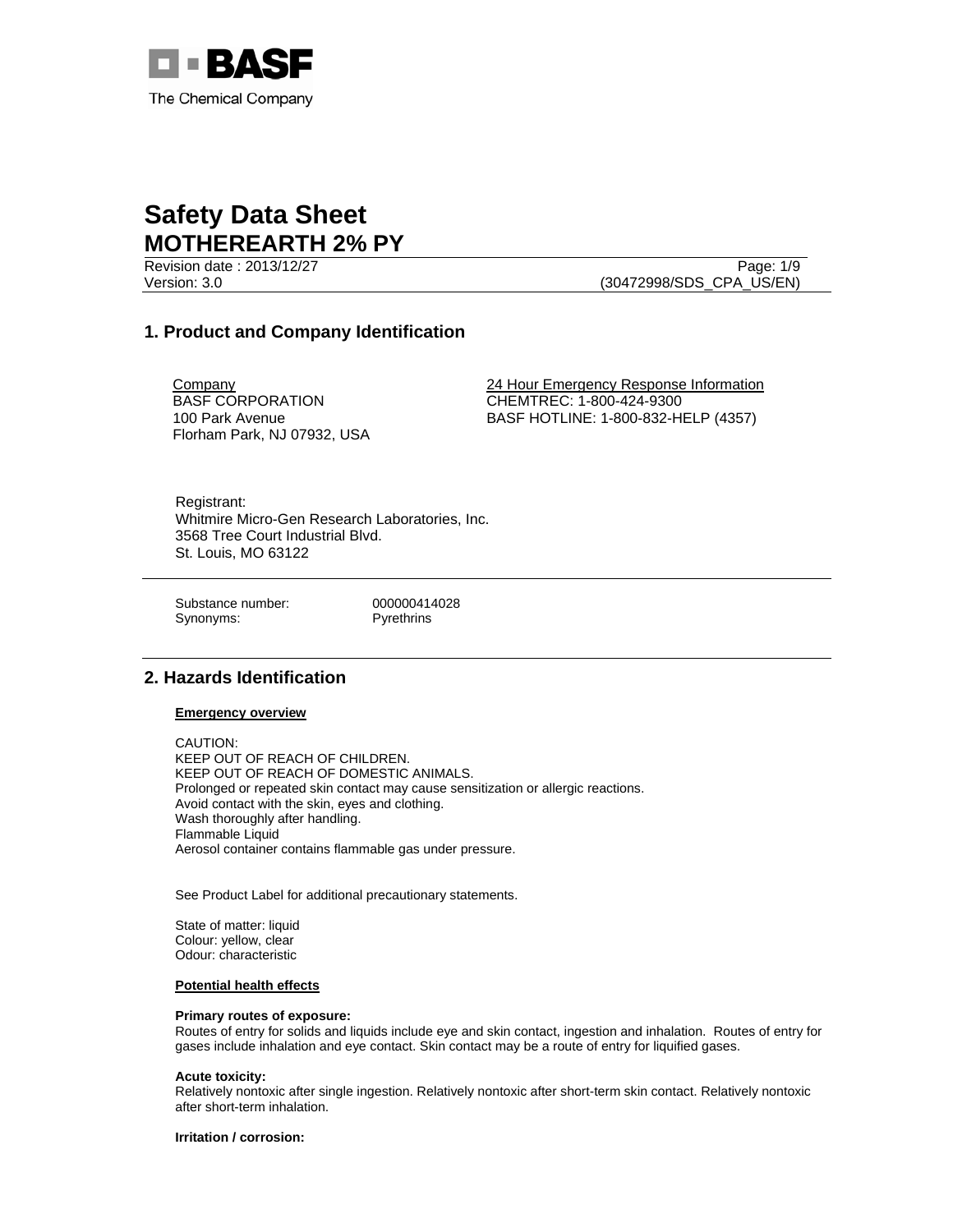Revision date : 2013/12/27 Page: 2/9

Version: 3.0 (30472998/SDS\_CPA\_US/EN)

May cause moderate but temporary irritation to the eyes. May cause moderate irritation to the skin.

### **Sensitization:**

Caused skin sensitization in animal studies.

# **3. Composition / Information on Ingredients**

| <b>CAS Number</b> | Content (W/W) | <b>Chemical name</b>                        |
|-------------------|---------------|---------------------------------------------|
| 8003-34-7         | 2.0%          | <b>Pyrethrins</b>                           |
| 67-64-1           |               | Acetone                                     |
| 115-10-6          |               | dimethyl ether                              |
|                   |               | Carbon dioxide, liquid                      |
| 64742-47-8        |               | Distillates (petroleum), hydrotreated light |
|                   | $\leq$ 98.0 % | Proprietary ingredients                     |

# **4. First-Aid Measures**

### **General advice:**

First aid providers should wear personal protective equipment to prevent exposure. Remove contaminated clothing. Move person to fresh air. If person is not breathing, call 911 or ambulance, then give artificial respiration, preferably mouth-to-mouth if possible. Call a poison control center or physician for treatment advice. Have the product container or label with you when calling a poison control center or doctor or going for treatment.

### **If inhaled:**

Remove the affected individual into fresh air and keep the person calm.

### **If on skin:**

Rinse skin immediately with plenty of water for 15 - 20 minutes.

### **If in eyes:**

Hold eyes open and rinse slowly and gently with water for 15 to 20 minutes. Remove contact lenses, if present, after first 5 minutes, then continue rinsing.

### **If swallowed:**

Never induce vomiting or give anything by mouth if the victim is unconscious or having convulsions. Do not induce vomiting. Have person sip a glass of water if able to swallow.

# **5. Fire-Fighting Measures**

| Flash point:            |              | not determined |
|-------------------------|--------------|----------------|
| Lower explosion limit:  | $3.4\%$ (V)  | (air)          |
| Upper explosion limit:  | $18.0\%$ (V) | (air)          |
| Flammability of Aerosol | $>18$ in     | (ASTM D 3065   |
| Products:               |              |                |

NFPA 30B flammability:

Level 1 Aerosol

### **Suitable extinguishing media:**

foam, dry powder, carbon dioxide

## **Hazards during fire-fighting:**

carbon monoxide, carbon dioxide,

The substances/groups of substances mentioned can be released in case of fire. Aerosol container contains flammable gas under pressure. Risk of explosion at excessive temperatures.

### **Protective equipment for fire-fighting:**

Firefighters should be equipped with self-contained breathing apparatus and turn-out gear.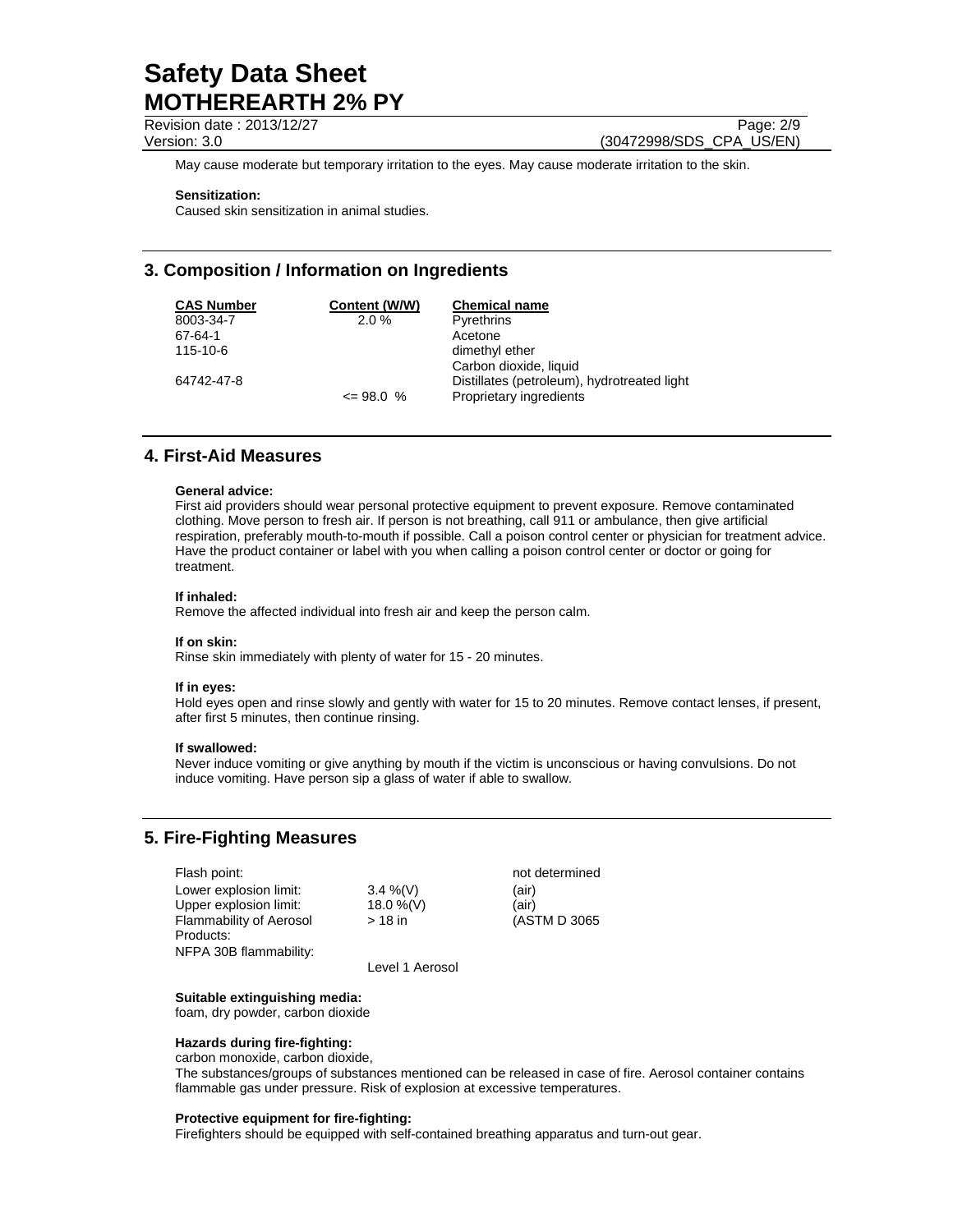Revision date : 2013/12/27 Page: 3/9 Version: 3.0 (30472998/SDS\_CPA\_US/EN)

### **Further information:**

Evacuate area of all unnecessary personnel. Contain contaminated water/firefighting water. Do not allow to enter drains or waterways.

## **6. Accidental release measures**

### **Personal precautions:**

Take appropriate protective measures. Clear area. Shut off source of leak only under safe conditions. Extinguish sources of ignition nearby and downwind. Ensure adequate ventilation. Wear suitable personal protective clothing and equipment.

### **Environmental precautions:**

Do not discharge into the subsoil/soil. Do not discharge into drains/surface waters/groundwater. Contain contaminated water/firefighting water. A spill of or in excess of the reportable quantity requires notification to state, local and national emergency authorities. This product is regulated by CERCLA ('Superfund').

### **Cleanup:**

Dike spillage. Pick up with suitable absorbent material. Spilled substance/product should be recovered and applied according to label rates whenever possible. If application of spilled substance/product is not possible, then spills should be contained, solidified, and placed in suitable containers for disposal. After decontamination, spill area can be washed with water. Collect wash water for approved disposal.

# **7. Handling and Storage**

### **Handling**

### **General advice:**

RECOMMENDATIONS ARE FOR MANUFACTURING, COMMERCIAL BLENDING, AND PACKAGING WORKERS. PESTICIDE APPLICATORS & WORKERS must refer to the Product Label and Directions for Use attached to the product. Provide good ventilation of working area (local exhaust ventilation if necessary). Keep away from sources of ignition - No smoking. Keep container tightly sealed. Protect against heat. Handle and open container with care. Do not open until ready to use. Once container is opened, content should be used as soon as possible. Provide means for controlling leaks and spills. Follow label warnings even after container is emptied. The substance/ product may be handled only by appropriately trained personnel. Avoid all direct contact with the substance/product. Avoid contact with the skin, eyes and clothing. Avoid inhalation of dusts/mists/vapours. Wear suitable personal protective clothing and equipment.

### **Protection against fire and explosion:**

Aerosol container contains flammable gas under pressure. The relevant fire protection measures should be noted. Fire extinguishers should be kept handy. Avoid all sources of ignition: heat, sparks, open flame. Avoid extreme heat. Ground all transfer equipment properly to prevent electrostatic discharge. Electrostatic discharge may cause ignition.

### **Storage**

### **General advice:**

Protect containers from physical damage. Store in a cool, dry, well-ventilated area. Avoid all sources of ignition: heat, sparks, open flame.

### **Storage incompatibility:**

General advice: Segregate from incompatible substances. Segregate from foods and animal feeds. Segregate from textiles and similar materials.

### **Storage stability:**

 May be kept indefinitely if stored properly. If an expiry date is mentioned on the packaging/label this takes priority over the statements on storage duration in this safety data sheet.

### **Temperature tolerance**

Protect from temperatures above: 130 °F Explosive at or above indicated temperature.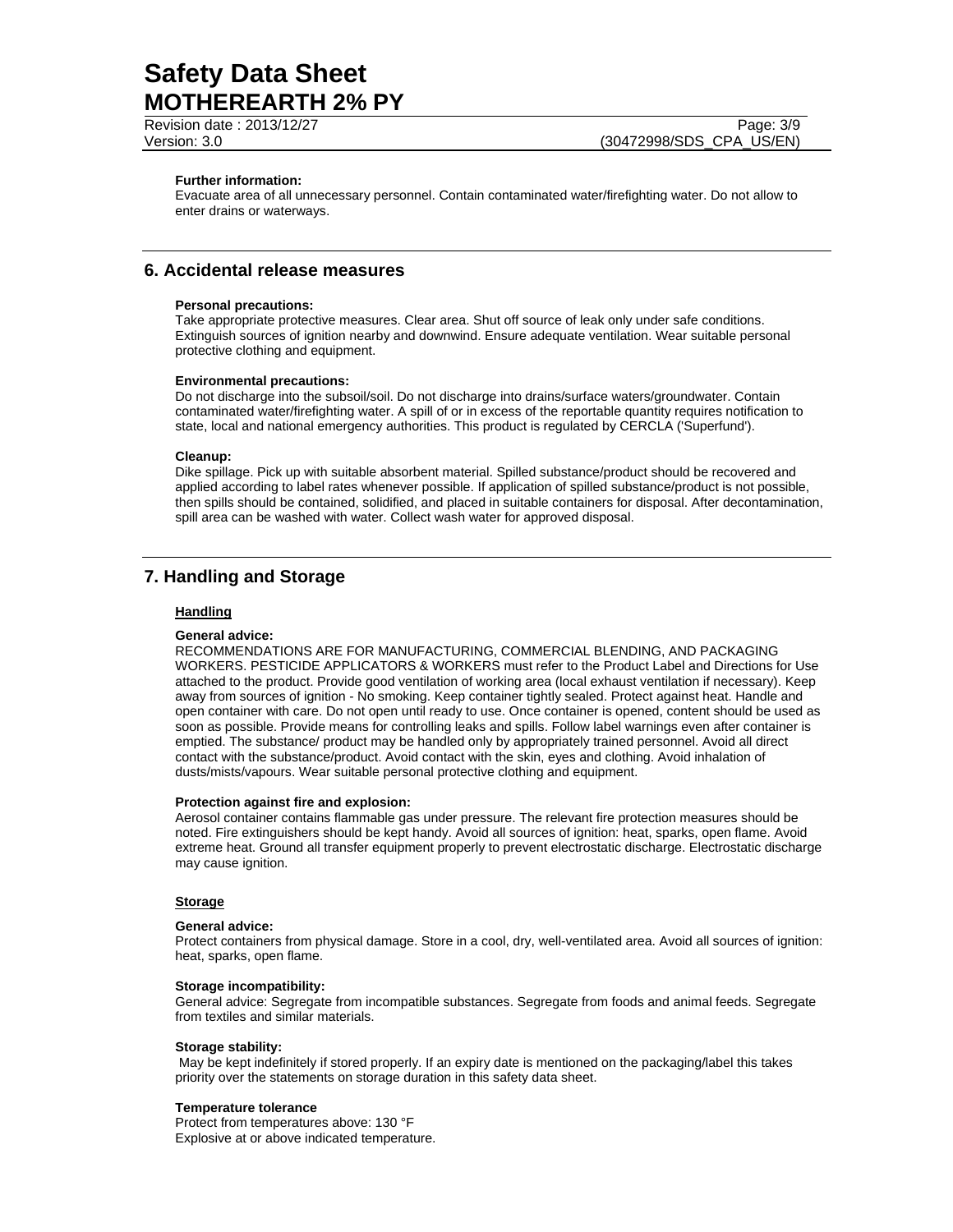# **8. Exposure Controls and Personal Protection**

**Users of a pesticidal product should refer to the product label for personal protective equipment requirements.** 

## **Components with occupational exposure limits**

| PEL 1,000 ppm 2,400 mg/m3 :<br>ACGIH TLV TWA value 500 ppm; STEL value 750 ppm; |
|---------------------------------------------------------------------------------|
| PEL 5,000 ppm 9,000 mg/m3 ;                                                     |
|                                                                                 |
| TWA value 200 mg/m3 Non-aerosol (total hydrocarbon                              |
| Application restricted to conditions in which there are                         |
| Skin Designation Non-aerosol (total hydrocarbon vapor);                         |
|                                                                                 |

### **Advice on system design:**

Whenever possible, engineering controls should be used to minimize the need for personal protective equipment.

### **Personal protective equipment**

### **RECOMMENDATIONS FOR MANUFACTURING, COMMERCIAL BLENDING, AND PACKAGING WORKERS:**

### **Respiratory protection:**

Wear respiratory protection if ventilation is inadequate. Wear a NIOSH-certified (or equivalent) organic vapour/particulate respirator. For situations where the airborne concentrations may exceed the level for which an air purifying respirator is effective, or where the levels are unknown or Immediately Dangerous to Life or Health (IDLH), use NIOSH-certified full facepiece pressure demand self-contained breathing apparatus (SCBA) or a full facepiece pressure demand supplied-air respirator (SAR) with escape provisions.

### **Hand protection:**

Chemical resistant protective gloves, Protective glove selection must be based on the user's assessment of the workplace hazards.

### **Eye protection:**

Safety glasses with side-shields. Tightly fitting safety goggles (chemical goggles). Wear face shield if splashing hazard exists.

### **Body protection:**

Body protection must be chosen depending on activity and possible exposure, e.g. head protection, apron, protective boots, chemical-protection suit.

### **General safety and hygiene measures:**

RECOMMENDATIONS FOR MANUFACTURING, COMMERCIAL BLENDING, AND PACKAGING WORKERS Wear long sleeved work shirt and long work pants in addition to other stated personal protective equipment. Work place should be equipped with a shower and an eye wash. Handle in accordance with good industrial hygiene and safety practice. Personal protective equipment should be decontaminated prior to reuse. Gloves must be inspected regularly and prior to each use. Replace if necessary (e.g. pinhole leaks). Take off immediately all contaminated clothing. Store work clothing separately. Hands and/or face should be washed before breaks and at the end of the shift. No eating, drinking, smoking or tobacco use at the place of work. Keep away from food, drink and animal feeding stuffs.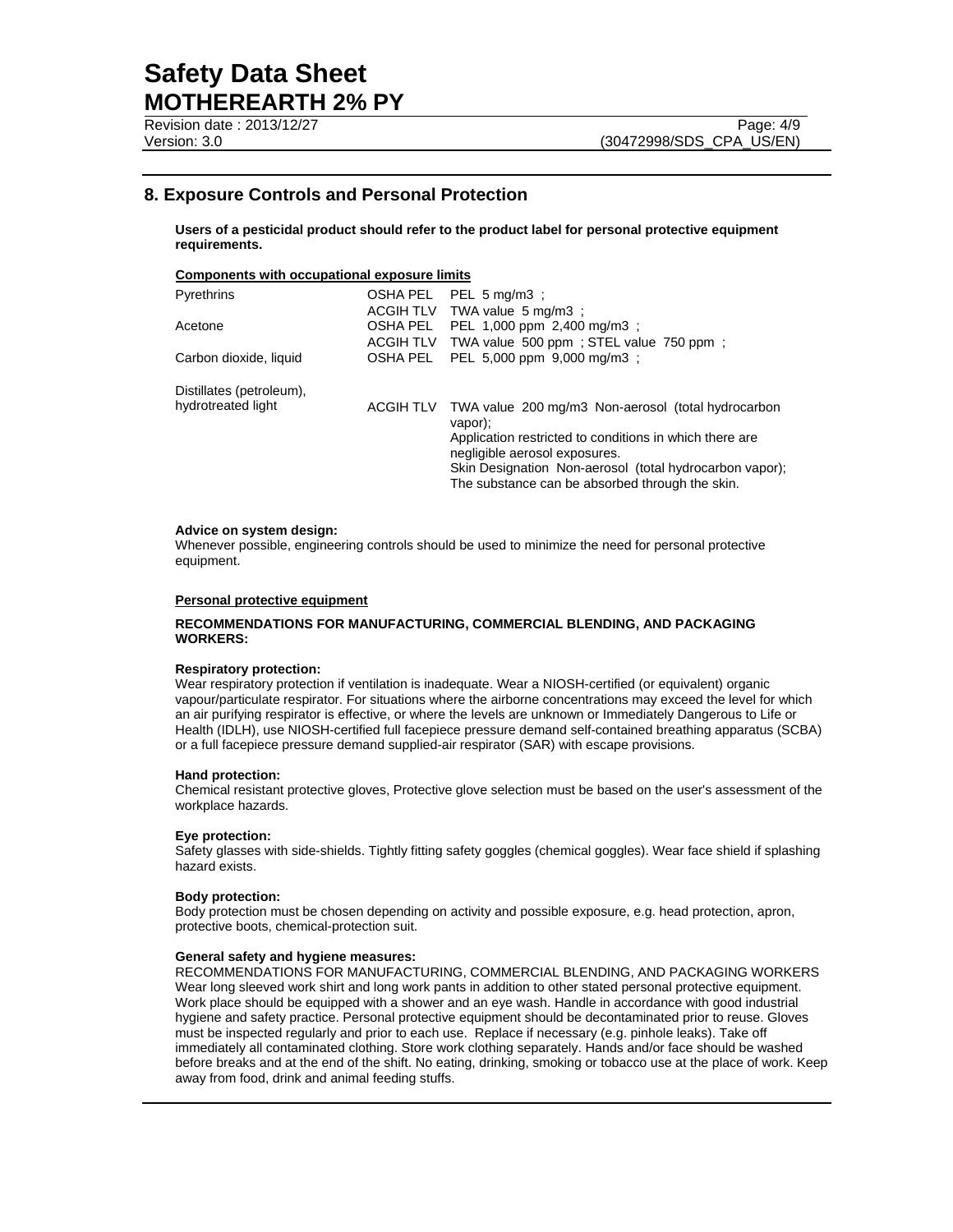Revision date : 2013/12/27 Page: 5/9

# **9. Physical and Chemical Properties**

| Form:                       | liquid, aerosol      |                                   |
|-----------------------------|----------------------|-----------------------------------|
| Odour:                      | characteristic       |                                   |
| Colour:                     | yellow, clear        |                                   |
| pH value:                   | approx. 5.3          | (10 g/l, approx. 23 $^{\circ}$ C) |
| Density:                    | approx. $0.87$ g/cm3 | (approx. $20 °C$ )                |
| Vapour density:             |                      | not determined                    |
| Partitioning coefficient n- |                      | not applicable                    |
| octanol/water (log Pow):    |                      |                                   |
| Viscosity, dynamic:         | 1.27 mPa.s           | (approx. 21 $°C$ )                |
| Solubility in water:        |                      | slightly soluble                  |

# **10. Stability and Reactivity**

### **Conditions to avoid:**

Avoid all sources of ignition: heat, sparks, open flame. Avoid prolonged storage. Avoid electro-static discharge. Avoid contamination. Avoid prolonged exposure to extreme heat. Avoid extreme temperatures.

### **Substances to avoid:**

No substances known that should be avoided.

### **Hazardous reactions:**

The product is chemically stable.

### **Decomposition products:**

No hazardous decomposition products if stored and handled as prescribed/indicated., Prolonged thermal loading can result in products of degradation being given off.

### **Thermal decomposition:**

Possible thermal decomposition products: carbon monoxide, carbon dioxide Stable at ambient temperature. If product is heated above decomposition temperature toxic vapours may be released. To avoid thermal decomposition, do not overheat.

### **Corrosion to metals:**

Corrosive effects to metal are not anticipated.

# **11. Toxicological information**

### **Acute toxicity**

#### **Oral:**

Type of value: LD50 Species: rat Value: > 2,000 g/kg No mortality was observed.

### **Inhalation:**

Type of value: LC50 Species: rat Value: > 2.06 mg/l

### **Dermal:**

Type of value: LD50 Species: rabbit Value: > 5,000 mg/kg

## **Irritation / corrosion**

Version: 3.0 (30472998/SDS\_CPA\_US/EN)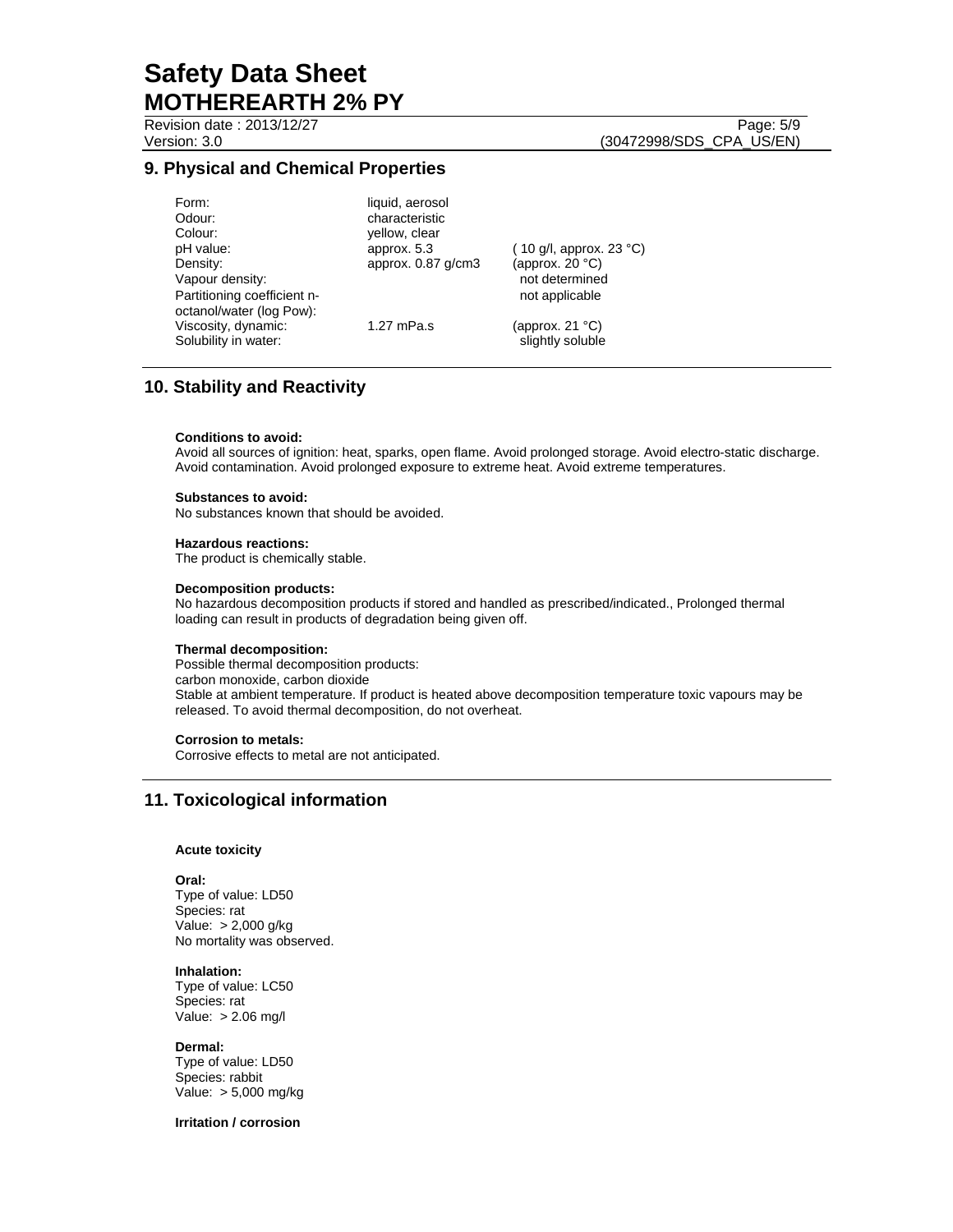Revision date : 2013/12/27 Page: 6/9

Version: 3.0 (30472998/SDS\_CPA\_US/EN)

**Skin:**  Species: rabbit Result: non-irritant

**Eye:** Species: rabbit Result: Slightly to moderately irritating.

## **Sensitization:**

Species: guinea pig Result: Caused skin sensitization in animal studies.

### **Genetic toxicity**

*Information on: pyrethrum No mutagenic effects reported.* 

*Information on: Acetone In the majority of studies performed with microorganisms and in mammalian cell culture, a mutagenic effect was not found. A mutagenic effect was also not observed in in vivo tests.* 

*Information on: dimethyl ether No mutagenic effect was found in various tests with microorganisms and mammalian cell culture. Literature data.*  ----------------------------------

### **Carcinogenicity**

*Information on: pyrethrum Not Likely to Be Carcinogenic to Humans.*  ----------------------------------

### **Reproductive toxicity**

*Information on: pyrethrum No reproductive toxic effects reported. Information on: Acetone As shown in animal studies, the product may cause damage to the testes after repeated high exposures that cause other toxic effects. Information on: dimethyl ether The results of animal studies gave no indication of a fertility impairing effect. Literature data.*  ----------------------------------

### **Development:**

*Information on: pyrethrum No indications of a developmental toxic / teratogenic effect were seen in animal studies. Information on: Acetone In animal studies the substance did not cause malformations. Information on: dimethyl ether In animal studies the substance did not cause malformations. Literature data.*  ----------------------------------

# **12. Ecological Information**

## **Fish**

*Information on: pyrethrum Acute: static Oncorhynchus mykiss/LC50 (96 h): 0.0052 mg/l*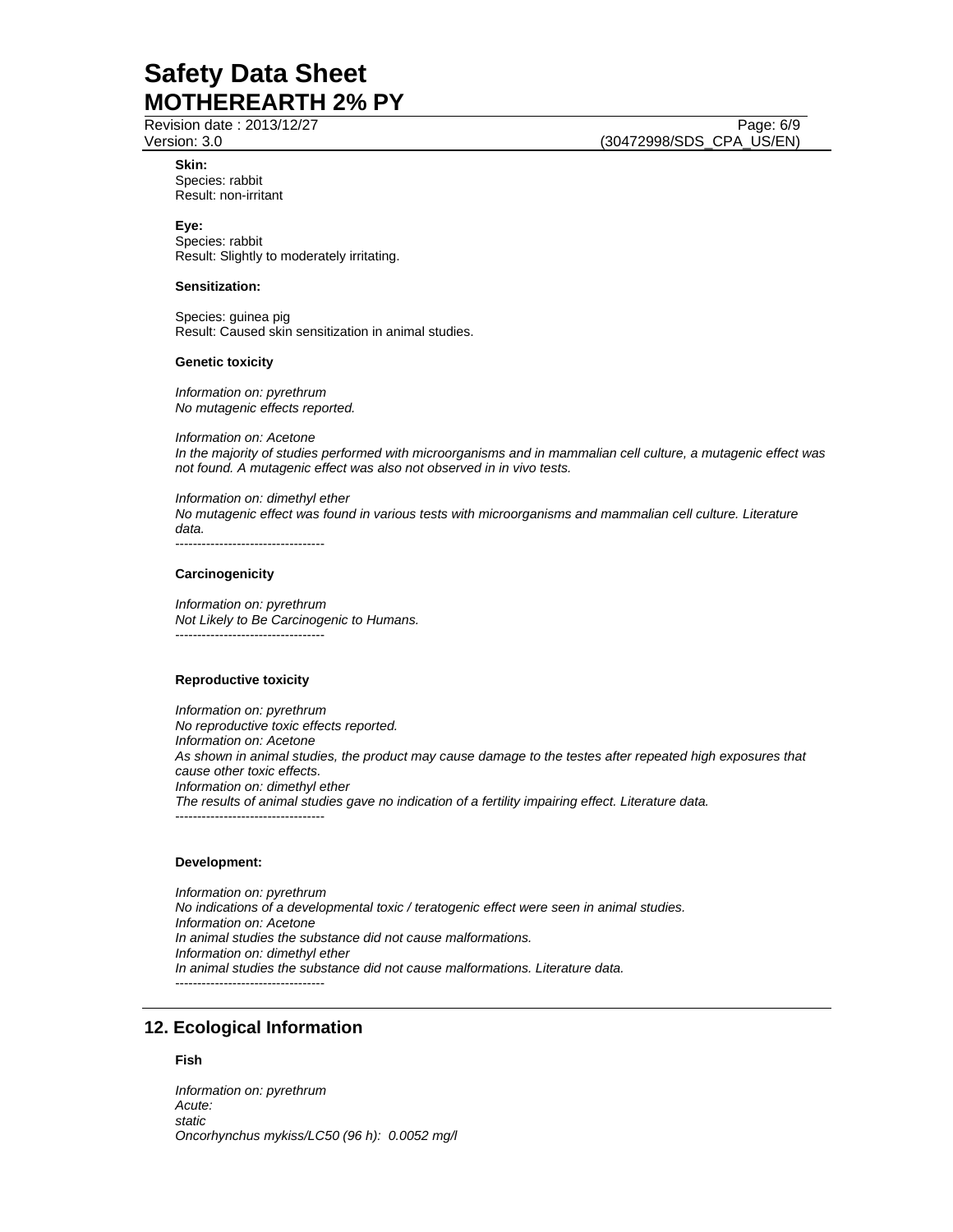Revision date : 2013/12/27 Page: 7/9 Version: 3.0 (30472998/SDS\_CPA\_US/EN)

*Lepomis macrochirus/LC50 (96 h): 0.01 mg/l* 

*Information on: Acetone Acute: OECD 203; ISO 7346; 84/449/EEC, C.1 Flow through. Pimephales promelas/LC50 (96 h): 6,210 mg/l The statement of the toxic effect relates to the analytically determined concentration. Fish test acute static Oncorhynchus mykiss/LC50 (96 h): 5,540 mg/l Nominal concentration.* 

*Information on: dimethyl ether Acute: other semistatic Poecilia reticulata/NOEC (96 h): > 4,000 mg/l The product is highly volatile. Tested in a closed test system.*  ----------------------------------

### **Aquatic invertebrates**

*Information on: pyrethrum Acute: Daphnia magna/EC50 (48 h): 0.012 mg/l Daphnia magna/No observed effect concentration (28 d): 0.00086 mg/l* 

*Information on: Acetone Acute: Daphnia test acute static Daphnia pulex/LC50 (48 h): 8,800 mg/l Nominal concentration. Daphnia test acute static Artema salina/LC50 (24 h): 2,100 mg/l Nominal concentration.* 

*Information on: dimethyl ether Acute: other static Daphnia magna/No observed effect concentration (48 h): > 4,000 mg/l The product is highly volatile. Tested in a closed test system.*  ----------------------------------

### **Aquatic plants**

*Information on: Acetone Toxicity to aquatic plants: DIN 38412 Part 9 static Bacteria/Toxic limit concentration (8 d): 530 mg/l Nominal concentration.*  ----------------------------------

# **13. Disposal considerations**

### **Waste disposal of substance:**

Pesticide wastes are regulated. Improper disposal of excess pesticide, spray mix or rinsate is a violation of federal law. If pesticide wastes cannot be disposed of according to label instructions, contact the State Pesticide or Environmental Control Agency or the Hazardous Waste representative at the nearest EPA Regional Office for guidance.

#### **Container disposal:**

Do not cut, puncture, crush, or incinerate empty aerosol containers. Consult state or local disposal authorities for approved alternative procedures such as container recycling. Empty aerosol cans may meet the definition of RCRA D003. Consult local and/or regional EPA for further guidance.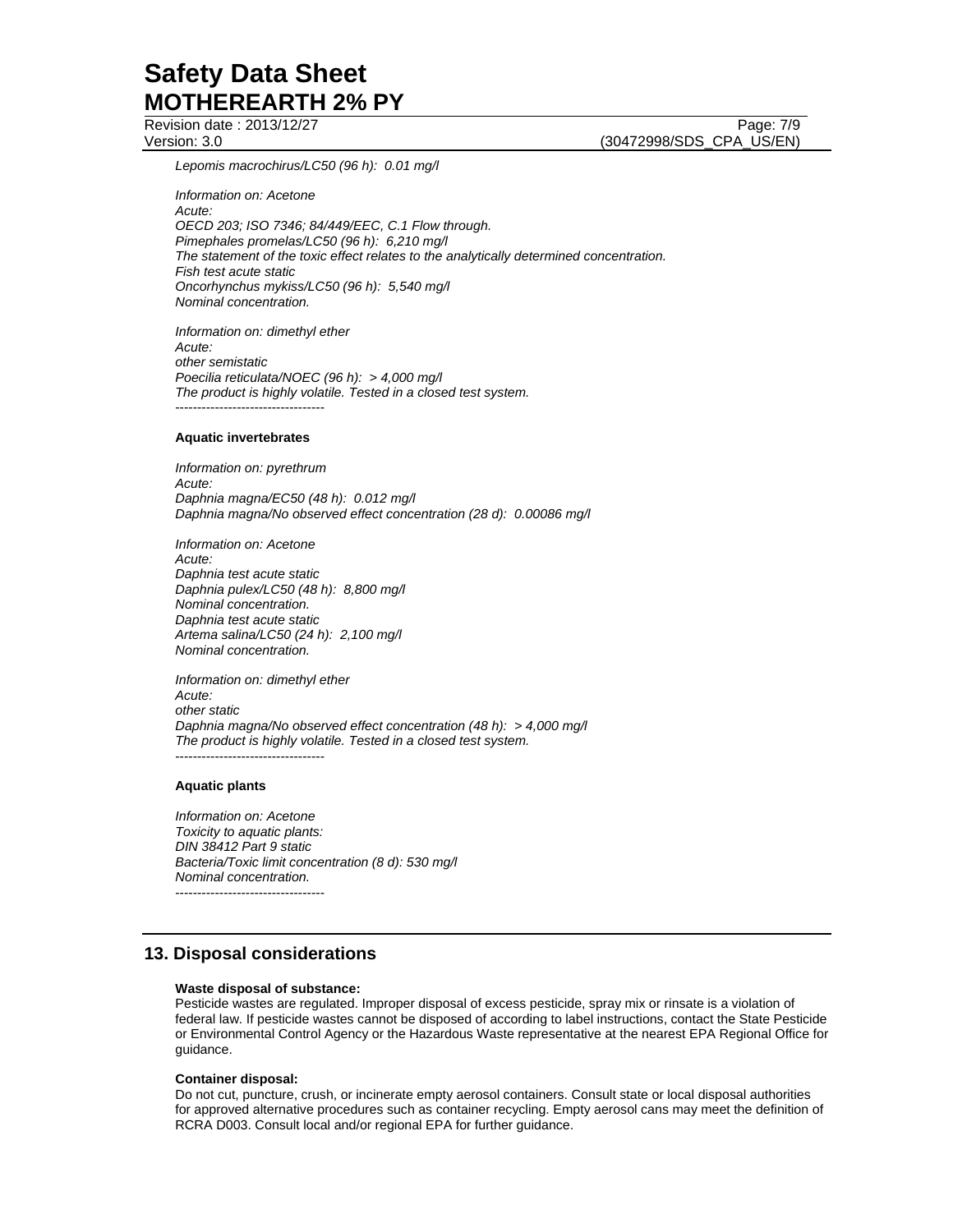Revision date : 2013/12/27 Page: 8/9

# **14. Transport Information**

| <b>Land transport</b><br><b>USDOT</b>                                                      |                                                                                                         |
|--------------------------------------------------------------------------------------------|---------------------------------------------------------------------------------------------------------|
| Hazard class:<br>ID number:<br>Hazard label:<br>Proper shipping name:                      | 2.1<br><b>UN 1950</b><br>2.1<br>AEROSOLS (contains ACETONE/DIMETHYLKETONE,<br>DIMETHYLETHER)            |
| Sea transport<br><b>IMDG</b>                                                               |                                                                                                         |
| Hazard class:<br>ID number:<br>Hazard label:<br>Marine pollutant:<br>Proper shipping name: | 2.1<br><b>UN 1950</b><br>2.1<br>NO.<br>AEROSOLS (contains ACETONE/DIMETHYLKETONE,<br>DIMETHYLETHER)     |
| Air transport<br>IATA/ICAO                                                                 |                                                                                                         |
| Hazard class:<br>ID number:<br>Hazard label:<br>Proper shipping name:                      | 2.1<br><b>UN 1950</b><br>2.1<br>AEROSOLS, FLAMMABLE (contains ACETONE/DIMETHYLKETONE,<br>DIMETHYLETHER) |

## **Further information**

DOT: This product may be classified as ORM-D (Consumer Commodity) or Limited Quantity. After 12/31/2020, ORM-D will not apply.

# **15. Regulatory Information**

## **Federal Regulations**

Chemical TSCA, US blocked / not listed

Crop Protection TSCA, US released / exempt

# **OSHA hazard category:** Chronic target organ effects reported; ACGIH TLV established

### **EPCRA 311/312 (Hazard categories):** Acute; Fire; Sudden release of pressure

| <b>CERCLA RQ</b> | <b>CAS Number</b> | <b>Chemical name</b>  |
|------------------|-------------------|-----------------------|
| 5000 LBS         | 65-85-0: 67-64-1  | Benzoic acid: Acetone |
| 100 LBS          | 115-10-6          | dimethyl ether        |
| 1 LBS            | 8003-34-7         | Pyrethrins            |